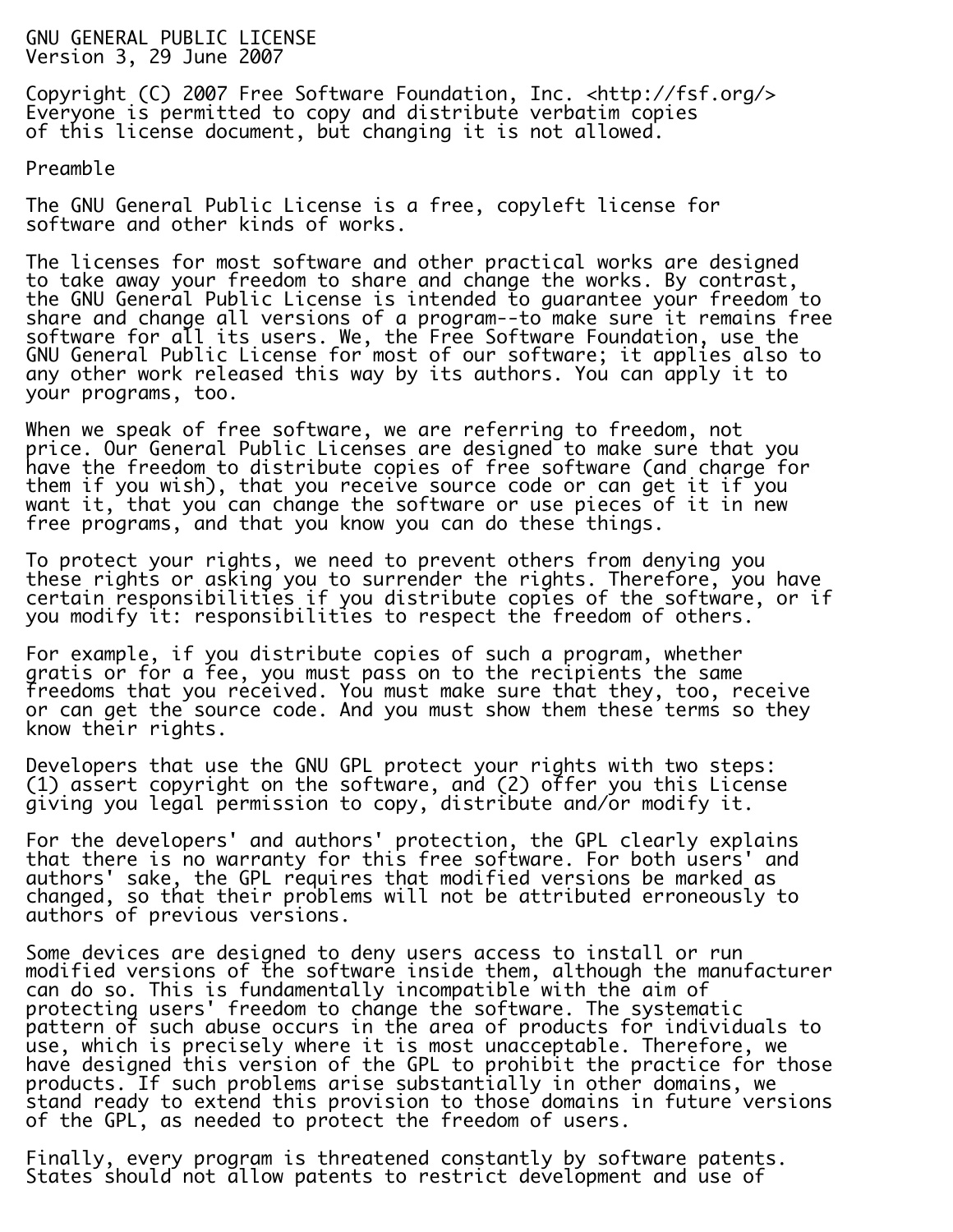software on general-purpose computers, but in those that do, we wish to avoid the special danger that patents applied to a free program could make it effectively proprietary. To prevent this, the GPL assures that patents cannot be used to render the program non-free.

i. The precise terms and conditions for copying, distribution and modification follow.

TERMS AND CONDITIONS

0. Definitions.

"This License" refers to version 3 of the GNU General Public License.

"Copyright" also means copyright-like laws that apply to other kinds of works, such as semiconductor masks.

"The Program" refers to any copyrightable work licensed under this License. Each licensee is addressed as "you". "Licensees" and "recipients" may be individuals or organizations.

To "modify" a work means to copy from or adapt all or part of the work in a fashion requiring copyright permission, other than the making of an exact copy. The resulting work is called a "modified version" of the earlier work or a work "based on" the earlier work.

A "covered work" means either the unmodified Program or a work based on the Program.

To "propagate" a work means to do anything with it that, without permission, would make you directly or secondarily liable for infringement under applicable copyright law, except executing it on a computer or modifying a private copy. Propagation includes copying, distribution (with or without modification), making available to the public, and in some countries other activities as well.

i. To "convey" a work means any kind of propagation that enables other parties to make or receive copies. Mere interaction with a user through a computer network, with no transfer of a copy, is not conveying.

An interactive user interface displays "Appropriate Legal Notices" to the extent that it includes a convenient and prominently visible feature that (1) displays an appropriate copyright notice, and (2) tells the user that there is no warranty for the work (except to the extent that warranties are provided), that licensees may convey the work under this License, and how to view a copy of this License. If the interface presents a list of user commands or options, such as a menu, a prominent item in the list meets this criterion.

1. Source Code.

The "source code" for a work means the preferred form of the work for making modifications to it. "Object code" means any non-source form of a work.

A "Standard Interface" means an interface that either is an official standard defined by a recognized standards body, or, in the case of interfaces specified for a particular programming language, one that is widely used among developers working in that language.

The "System Libraries" of an executable work include anything, other than the work as a whole, that (a) is included in the normal form of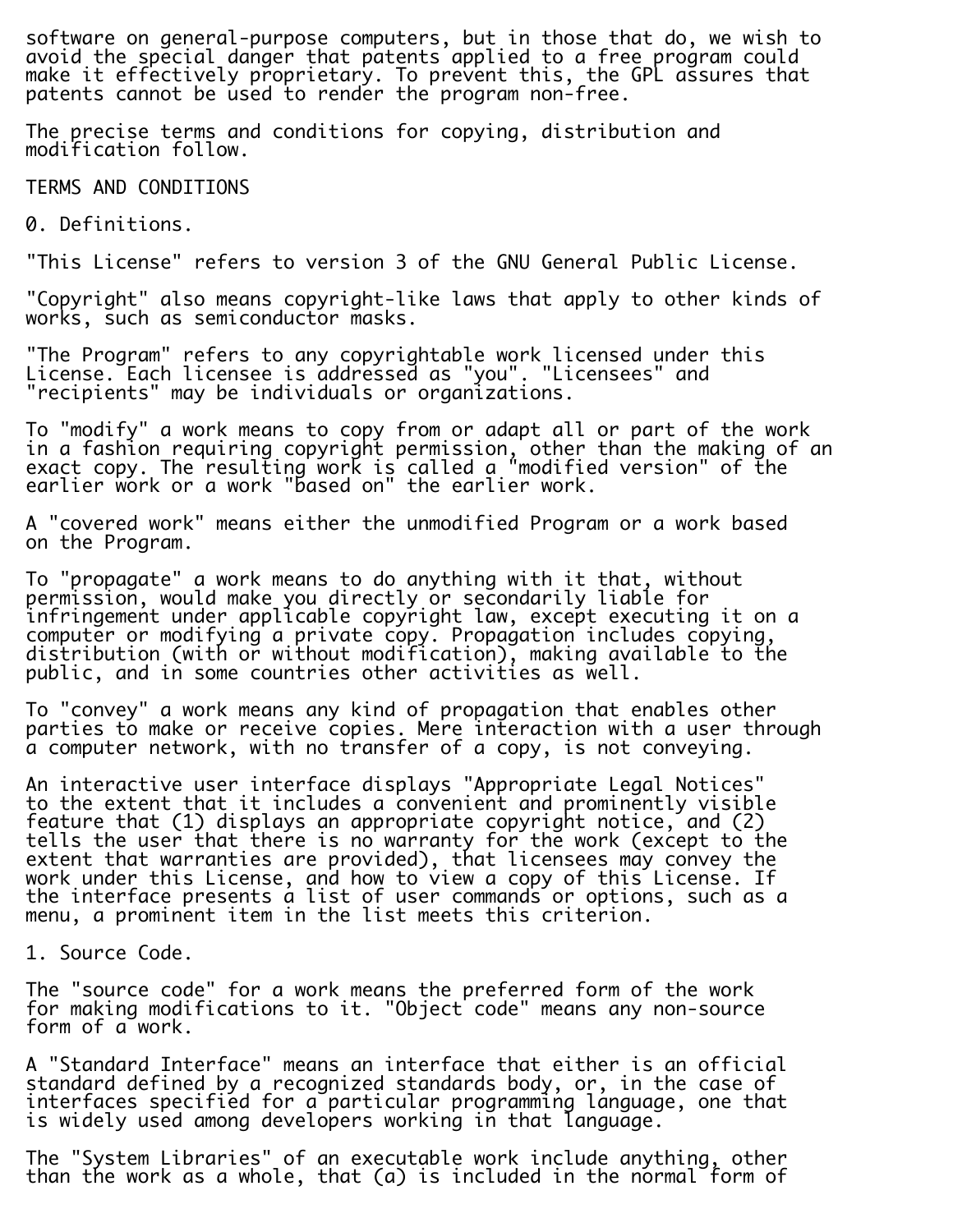packaging a Major Component, but which is not part of that Major Component, and (b) serves only to enable use of the work with that Major Component, or to implement a Standard Interface for which an implementation is available to the public in source code form. A "Major Component", in this context, means a major essential component (kernel, window system, and so on) of the specific operating system (if any) on which the executable work runs, or a compiler used to produce the work, or an object code interpreter used to run it.

i. The "Corresponding Source" for a work in object code form means all the source code needed to generate, install, and (for an executable work) run the object code and to modify the work, including scripts to control those activities. However, it does not include the work's System Libraries, or general-purpose tools or generally available free programs which are used unmodified in performing those activities but which are not part of the work. For example, Corresponding Source includes interface definition files associated with source files for the work, and the source code for shared libraries and dynamically linked subprograms that the work is specifically designed to require, such as by intimate data communication or control flow between those subprograms and other parts of the work.

The Corresponding Source need not include anything that users can regenerate automatically from other parts of the Corresponding Source.

The Corresponding Source for a work in source code form is that same work.

2. Basic Permissions.

All rights granted under this License are granted for the term of copyright on the Program, and are irrevocable provided the stated conditions are met. This License explicitly affirms your unlimited permission to run the unmodified Program. The output from running a covered work is covered by this License only if the output, given its content, constitutes a covered work. This License acknowledges your rights of fair use or other equivalent, as provided by copyright law.

You may make, run and propagate covered works that you do not convey, without conditions so long as your license otherwise remains in force. You may convey covered works to others for the sole purpose of having them make modifications exclusively for you, or provide you with facilities for running those works, provided that you comply with the terms of this License in conveying all material for which you do not control copyright. Those thus making or running the covered works for you must do so exclusively on your behalf, under your direction and control, on terms that prohibit them from making any copies of your copyrighted material outside their relationship with you.

Ī. Conveying under any other circumstances is permitted solely under the conditions stated below. Sublicensing is not allowed; section 10 makes it unnecessary.

3. Protecting Users' Legal Rights From Anti-Circumvention Law.

No covered work shall be deemed part of an effective technological measure under any applicable law fulfilling obligations under article 11 of the WIPO copyright treaty adopted on 20 December 1996, or similar laws prohibiting or restricting circumvention of such measures.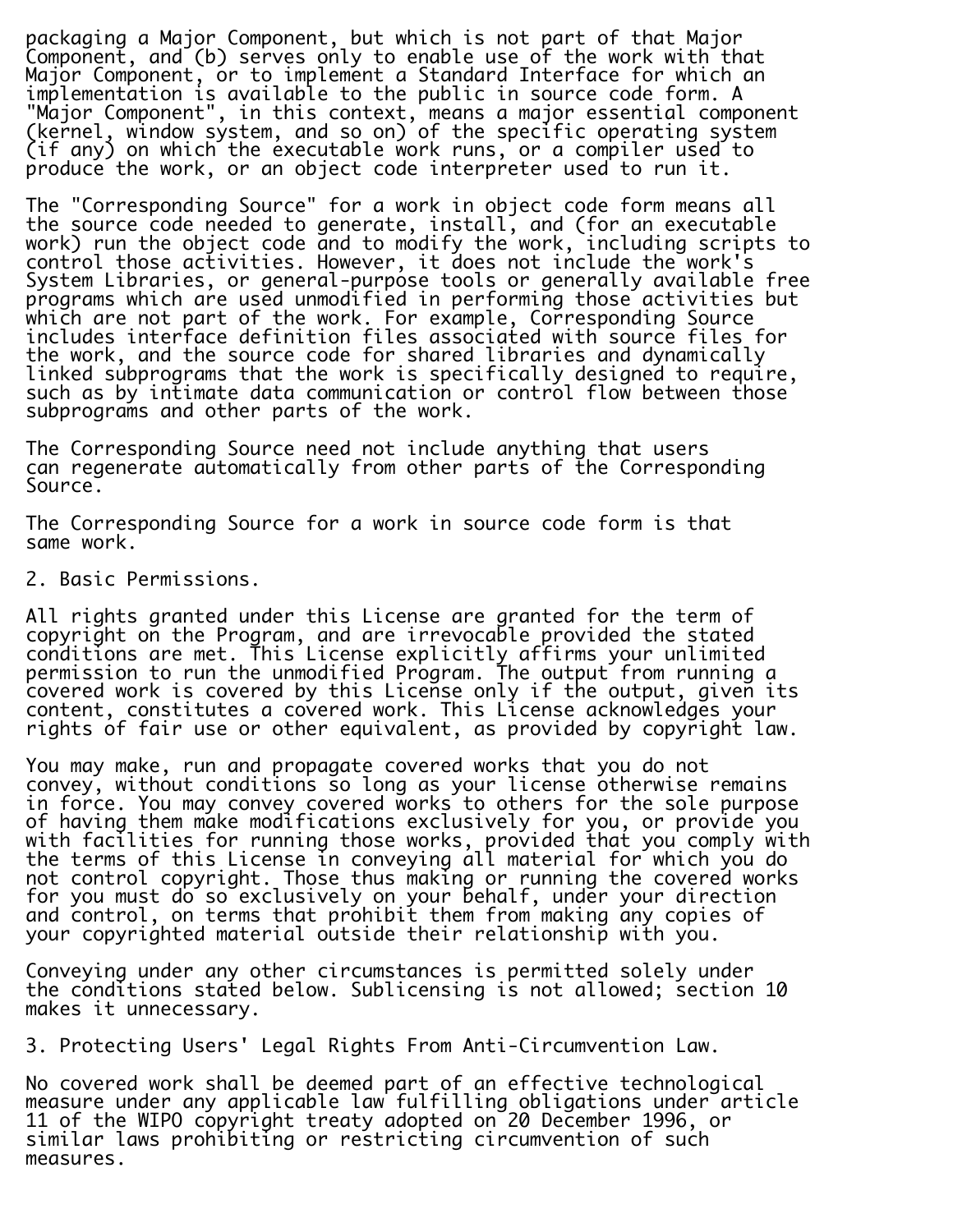When you convey a covered work, you waive any legal power to forbid circumvention of technological measures to the extent such circumvention is effected by exercising rights under this License with respect to the covered work, and you disclaim any intention to limit operation or modification of the work as a means of enforcing, against the work's users, your or third parties' legal rights to forbid circumvention of technological measures.

4. Conveying Verbatim Copies.

You may convey verbatim copies of the Program's source code as you receive it, in any medium, provided that you conspicuously and appropriately publish on each copy an appropriate copyright notice; keep intact all notices stating that this License and any non-permissive terms added in accord with section 7 apply to the code; keep intact all notices of the absence of any warranty; and give all recipients a copy of this License along with the Program.

You may charge any price or no price for each copy that you convey, and you may offer support or warranty protection for a fee.

5. Conveying Modified Source Versions.

You may convey a work based on the Program, or the modifications to produce it from the Program, in the form of source code under the terms of section 4, provided that you also meet all of these conditions:

a) The work must carry prominent notices stating that you modified it, and giving a relevant date.

b) The work must carry prominent notices stating that it is released under this License and any conditions added under section 7. This requirement modifies the requirement in section 4 to "keep intact all notices".

c) You must license the entire work, as a whole, under this License to anyone who comes into possession of a copy. This License will therefore apply, along with any applicable section 7 additional terms, to the whole of the work, and all its parts, regardless of how they are packaged. This License gives no permission to license the work in any other way, but it does not invalidate such permission if you have separately received it.

d) If the work has interactive user interfaces, each must display Appropriate Legal Notices; however, if the Program has interactive interfaces that do not display Appropriate Legal Notices, your work need not make them do so.

A compilation of a covered work with other separate and independent works, which are not by their nature extensions of the covered work, and which are not combined with it such as to form a larger program, in or on a volume of a storage or distribution medium, is called an "aggregate" if the compilation and its resulting copyright are not used to limit the access or legal rights of the compilation's users beyond what the individual works permit. Inclusion of a covered work in an aggregate does not cause this License to apply to the other parts of the aggregate. i.

6. Conveying Non-Source Forms.

You may convey a covered work in object code form under the terms of sections 4 and 5, provided that you also convey the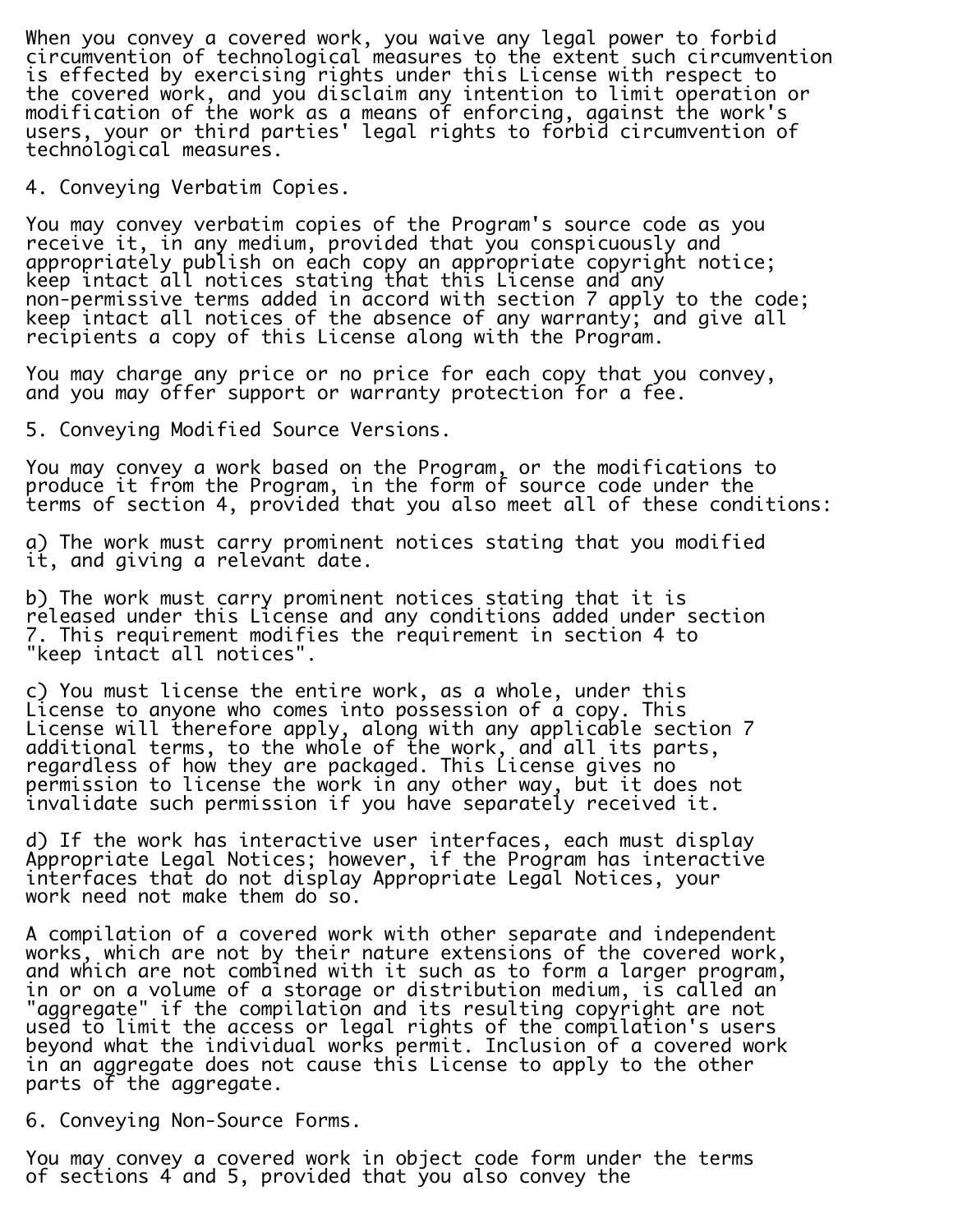machine-readable Corresponding Source under the terms of this License, in one of these ways:

a) Convey the object code in, or embodied in, a physical product (including a physical distribution medium), accompanied by the Corresponding Source fixed on a durable physical medium customarily used for software interchange.

b) Convey the object code in, or embodied in, a physical product (including a physical distribution medium), accompanied by a written offer, valid for at least three years and valid for as long as you offer spare parts or customer support for that product model, to give anyone who possesses the object code either (1) a copy of the Corresponding Source for all the software in the product that is covered by this License, on a durable physical medium customarily used for software interchange, for a price no more than your reasonable cost of physically performing this conveying of source, or (2) access to copy the Corresponding Source from a network server at no charge.

c) Convey individual copies of the object code with a copy of the written offer to provide the Corresponding Source. This alternative is allowed only occasionally and noncommercially, and only if you received the object code with such an offer, in accord with subsection 6b.

d) Convey the object code by offering access from a designated place (gratis or for a charge), and offer equivalent access to the Corresponding Source in the same way through the same place at no further charge. You need not require recipients to copy the Corresponding Source along with the object code. If the place to copy the object code is a network server, the Corresponding Source may be on a different server (operated by you or a third party) that supports equivalent copying facilities, provided you maintain clear directions next to the object code saying where to find the Corresponding Source. Regardless of what server hosts the Corresponding Source, you remain obligated to ensure that it is available for as long as needed to satisfy these requirements.

e) Convey the object code using peer-to-peer transmission, provided you inform other peers where the object code and Corresponding Source of the work are being offered to the general public  $at$  no charge under subsection 6d.

A separable portion of the object code, whose source code is excluded from the Corresponding Source as a System Library, need not be included in conveying the object code work.

A "User Product" is either (1) a "consumer product", which means any tangible personal property which is normally used for personal, family, or household purposes, or (2) anything designed or sold for incorporation into a dwelling. In determining whether a product is a consumer product, doubtful cases shall be resolved in favor of coverage. For a particular product received by a particular user, "normally used" refers to a typical or common use of that class of product, regardless of the status of the particular user or of the way in which the particular user actually uses, or expects or is expected to use, the product. A product is a consumer product regardless of whether the product has substantial commercial, industrial or non-consumer uses, unless such uses represent the only significant mode of use of the product.

"Installation Information" for a User Product means any methods,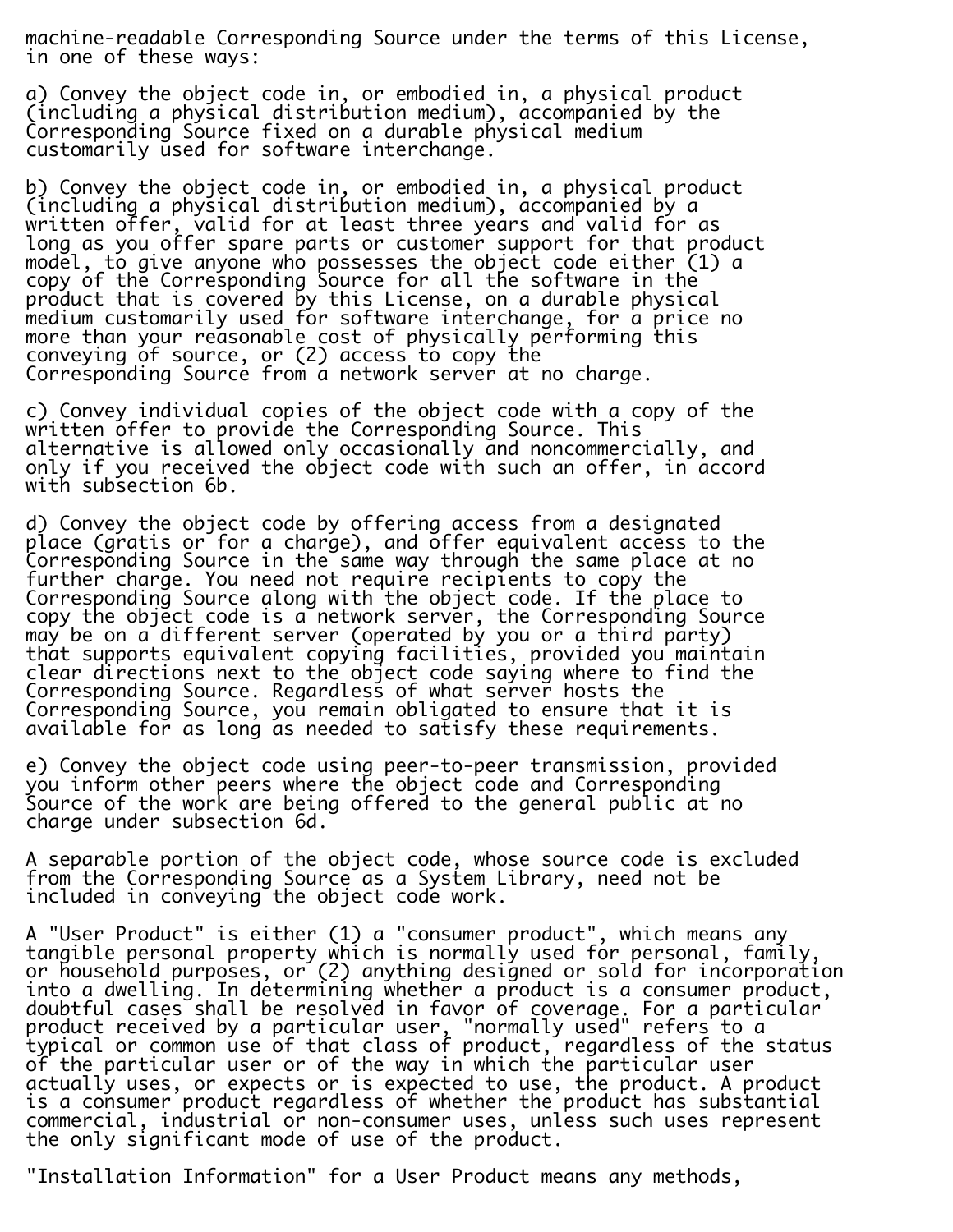procedures, authorization keys, or other information required to install and execute modified versions of a covered work in that User Product from a modified version of its Corresponding Source. The information must suffice to ensure that the continued functioning of the modified object code is in no case prevented or interfered with solely because modification has been made.

If you convey an object code work under this section in, or with, or specifically for use in, a User Product, and the conveying occurs as part of a transaction in which the right of possession and use of the User Product is transferred to the recipient in perpetuity or for a fixed term (regardless of how the transaction is characterized), the Corresponding Source conveyed under this section must be accompanied by the Installation Information. But this requirement does not apply if neither you nor any third party retains the ability to install modified object code on the User Product (for example, the work has been installed in ROM).

The requirement to provide Installation Information does not include a requirement to continue to provide support service, warranty, or updates for a work that has been modified or installed by the recipient, or for the User Product in which it has been modified or installed. Access to a network may be denied when the modification itself materially and adversely affects the operation of the network or violates the rules and protocols for communication across the network.

i. Corresponding Source conveyed, and Installation Information provided, in accord with this section must be in a format that is publicly documented (and with an implementation available to the public in source code form), and must require no special password or key for unpacking, reading or copying.

7. Additional Terms.

"Additional permissions" are terms that supplement the terms of this License by making exceptions from one or more of its conditions. Additional permissions that are applicable to the entire Program shall be treated as though they were included in this License, to the extent that they are valid under applicable law. If additional permissions apply only to part of the Program, that part may be used separately under those permissions, but the entire Program remains governed by this License without regard to the additional permissions.

When you convey a copy of a covered work, you may at your option remove any additional permissions from that copy, or from any part of it. (Additional permissions may be written to require their own removal in certain cases when you modify the work.) You may place additional permissions on material, added by you to a covered work, for which you have or can give appropriate copyright permission.

Notwithstanding any other provision of this License, for material you add to a covered work, you may (if authorized by the copyright holders of that material) supplement the terms of this License with terms:

a) Disclaiming warranty or limiting liability differently from the terms of sections 15 and 16 of this License; or

b) Requiring preservation of specified reasonable legal notices or author attributions in that material or in the Appropriate Legal Notices displayed by works containing it; or

c) Prohibiting misrepresentation of the origin of that material, or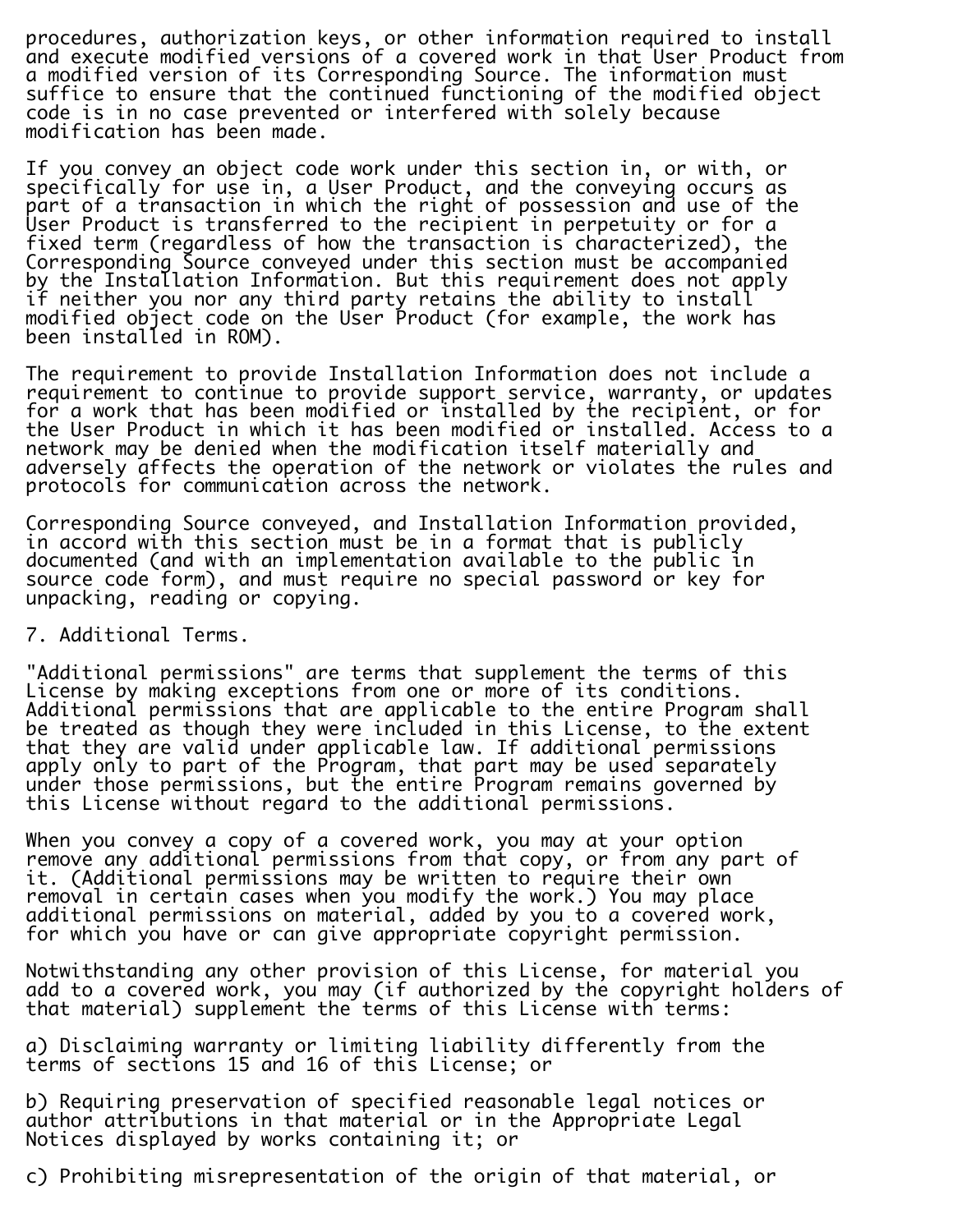requiring that modified versions of such material be marked in reasonable ways as different from the original version; or

d) Limiting the use for publicity purposes of names of licensors or authors of the material; or

e) Declining to grant rights under trademark law for use of some trade names, trademarks, or service marks; or

f) Requiring indemnification of licensors and authors of that material by anyone who conveys the material (or modified versions of it) with contractual assumptions of liability to the recipient, for any liability that these contractual assumptions directly impose on those licensors and authors.

All other non-permissive additional terms are considered "further restrictions" within the meaning of section 10. If the Program as you received it, or any part of it, contains a notice stating that it is governed by this License along with a term that is a further restriction, you may remove that term. If a license document contains a further restriction but permits relicensing or conveying under this License, you may add to a covered work material governed by the terms of that license document, provided that the further restriction does not survive such relicensing or conveying.

If you add terms to a covered work in accord with this section, you must place, in the relevant source files, a statement of the additional terms that apply to those files, or a notice indicating where to find the applicable terms.

Additional terms, permissive or non-permissive, may be stated in the form of a separately written license, or stated as exceptions; the above requirements apply either way.

8. Termination.

You may not propagate or modify a covered work except as expressly provided under this License. Any attempt otherwise to propagate or modify it is void, and will automatically terminate your rights under this License (including any patent licenses granted under the third paragraph of section 11). i.

However, if you cease all violation of this License, then your license from a particular copyright holder is reinstated (a) provisionally, unless and until the copyright holder explicitly and finally terminates your license, and (b) permanently, if the copyright holder fails to notify you of the violation by some reasonable means prior to 60 days after the cessation. i.

Moreover, your license from a particular copyright holder is reinstated permanently if the copyright holder notifies you of the violation by some reasonable means, this is the first time you have received notice of violation of this License (for any work) from that copyright holder, and you cure the violation prior to 30 days after your receipt of the notice.

Ī. Termination of your rights under this section does not terminate the licenses of parties who have received copies or rights from you under this License. If your rights have been terminated and not permanently reinstated, you do not qualify to receive new licenses for the same material under section 10.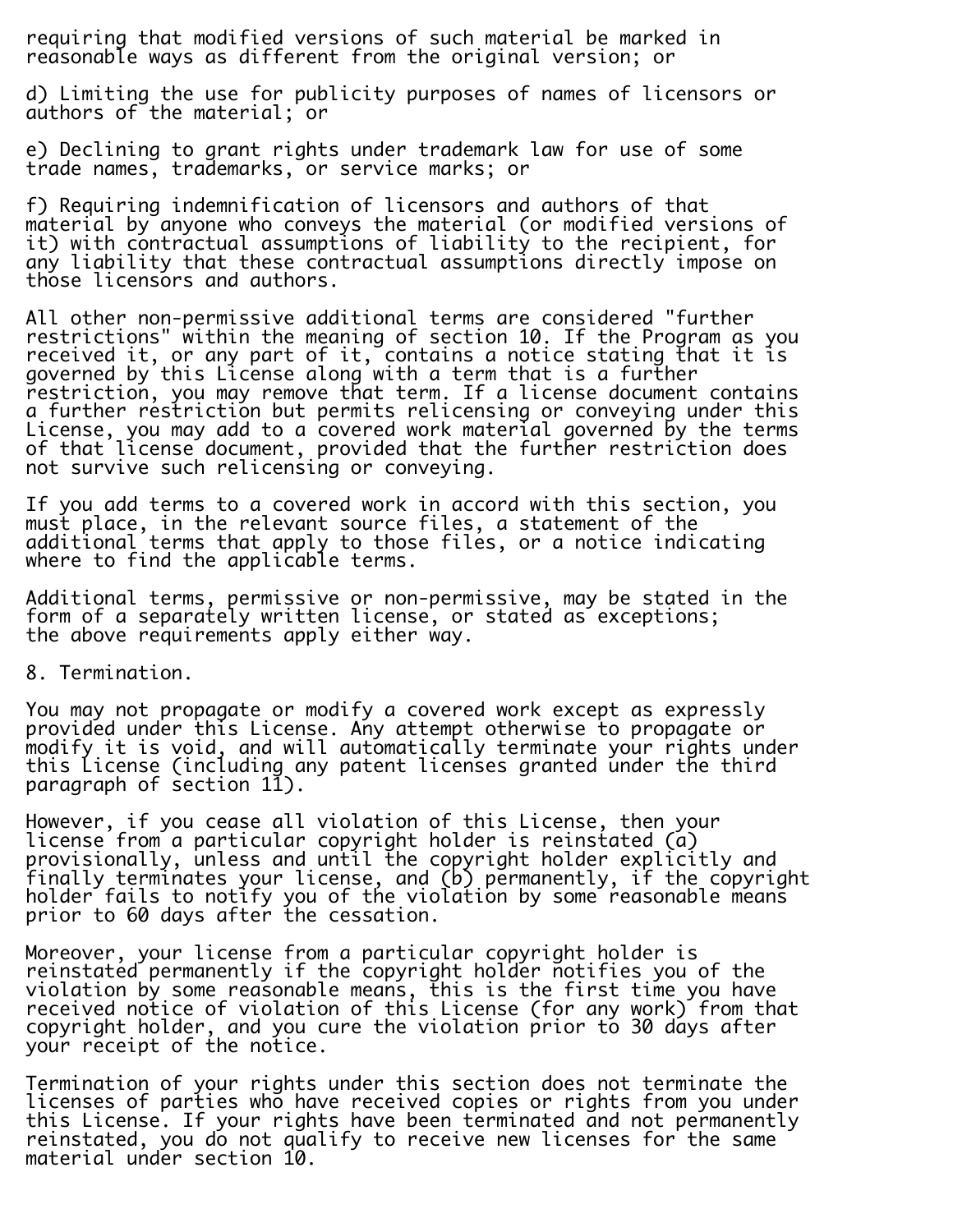## 9. Acceptance Not Required for Having Copies.

You are not required to accept this License in order to receive or run a copy of the Program. Ancillary propagation of a covered work occurring solely as a consequence of using peer-to-peer transmission to receive a copy likewise does not require acceptance. However, nothing other than this License grants you permission to propagate or modify any covered work. These actions infringe copyright if you do not accept this License. Therefore, by modifying or propagating a covered work, you indicate your acceptance of this License to do so.

10. Automatic Licensing of Downstream Recipients.

Each time you convey a covered work, the recipient automatically receives a license from the original licensors, to run, modify and propagate that work, subject to this License. You are not responsible for enforcing compliance by third parties with this License.

An "entity transaction" is a transaction transferring control of an organization, or substantially all assets of one, or subdividing an organization, or merging organizations. If propagation of a covered work results from an entity transaction, each party to that transaction who receives a copy of the work also receives whatever licenses to the work the party's predecessor in interest had or could give under the previous paragraph, plus a right to possession of the Corresponding Source of the work from the predecessor in interest, if the predecessor has it or can get it with reasonable efforts.

You may not impose any further restrictions on the exercise of the rights granted or affirmed under this License. For example, you may not impose a license fee, royalty, or other charge for exercise of rights granted under this License, and you may not initiate litigation (including a cross-claim or counterclaim in a lawsuit) alleging that any patent claim is infringed by making, using, selling, offering for sale, or importing the Program or any portion of it.

11. Patents.

A "contributor" is a copyright holder who authorizes use under this License of the Program or a work on which the Program is based. The work thus licensed is called the contributor's "contributor version".

A contributor's "essential patent claims" are all patent claims owned or controlled by the contributor, whether already acquired or hereafter acquired, that would be infringed by some manner, permitted by this License, of making, using, or selling its contributor version, but do not include claims that would be infringed only as a consequence of further modification of the contributor version. For purposes of this definition, "control" includes the right to grant patent sublicenses in a manner consistent with the requirements of this License.

Each contributor grants you a non-exclusive, worldwide, royalty-free patent license under the contributor's essential patent claims, to make, use, sell, offer for sale, import and otherwise run, modify and propagate the contents of its contributor version.

In the following three paragraphs, a "patent license" is any express agreement or commitment, however denominated, not to enforce a patent (such as an express permission to practice a patent or covenant not to sue for patent infringement). To "grant" such a patent license to a party means to make such an agreement or commitment not to enforce a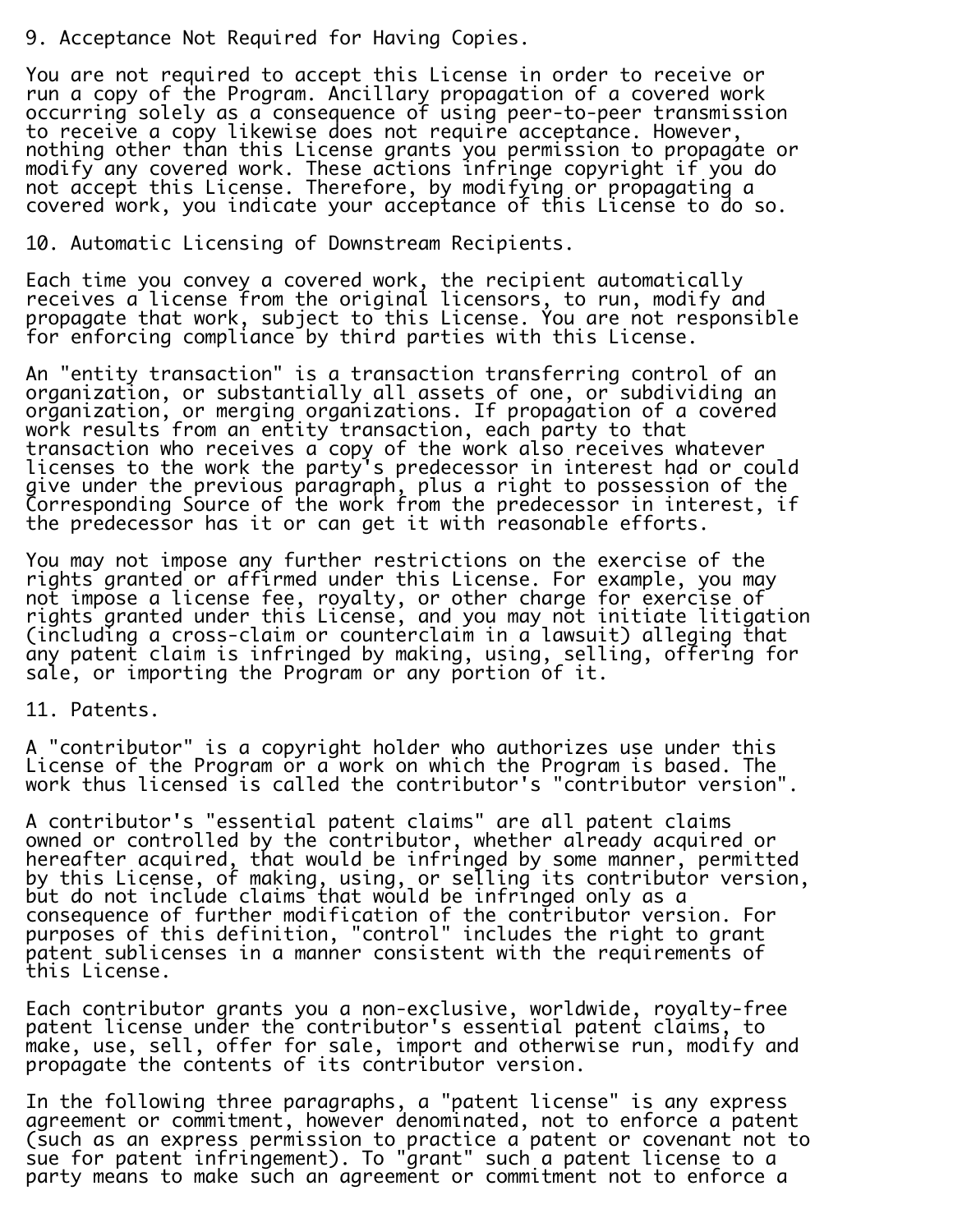patent against the party.

i.

If you convey a covered work, knowingly relying on a patent license, and the Corresponding Source of the work is not available for anyone to copy, free of charge and under the terms of this License, through a publicly available network server or other readily accessible means, then you must either (1) cause the Corresponding Source to be so available, or (2) arrange to deprive yourself of the benefit of the patent license for this particular work, or (3) arrange, in a manner consistent with the requirements of this License, to extend the patent license to downstream recipients. "Knowingly relying" means you have actual knowledge that, but for the patent license, your conveying the covered work in a country, or your recipient's use of the covered work in a country, would infringe one or more identifiable patents in that country that you have reason to believe are valid.

If, pursuant to or in connection with a single transaction or arrangement, you convey, or propagate by procuring conveyance of, a covered work, and grant a patent license to some of the parties receiving the covered work authorizing them to use, propagate, modify or convey a specific copy of the covered work, then the patent license you grant is automatically extended to all recipients of the covered work and works based on it.

A patent license is "discriminatory" if it does not include within the scope of its coverage, prohibits the exercise of, or is conditioned on the non-exercise of one or more of the rights that are specifically granted under this License. You may not convey a covered work if you are a party to an arrangement with a third party that is in the business of distributing software, under which you make payment to the third party based on the extent of your activity of conveying the work, and under which the third party grants, to any of the parties who would receive the covered work from you, a discriminatory patent license (a) in connection with copies of the covered work conveyed by you (or copies made from those copies), or (b) primarily for and in connection with specific products or compilations that contain the covered work, unless you entered into that arrangement, or that patent license was granted, prior to 28 March 2007.

Nothing in this License shall be construed as excluding or limiting any implied license or other defenses to infringement that may otherwise be available to you under applicable patent law.

12. No Surrender of Others' Freedom.

If conditions are imposed on you (whether by court order, agreement or otherwise) that contradict the conditions of this License, they do not excuse you from the conditions of this License. If you cannot convey a covered work so as to satisfy simultaneously your obligations under this License and any other pertinent obligations, then as a consequence you may not convey it at all. For example, if you agree to terms that obligate you to collect a royalty for further conveying from those to whom you convey the Program, the only way you could satisfy both those terms and this License would be to refrain entirely from conveying the Program.

13. Use with the GNU Affero General Public License.

Notwithstanding any other provision of this License, you have permission to link or combine any covered work with a work licensed under version 3 of the GNU Affero General Public License into a single combined work, and to convey the resulting work. The terms of this License will continue to apply to the part which is the covered work,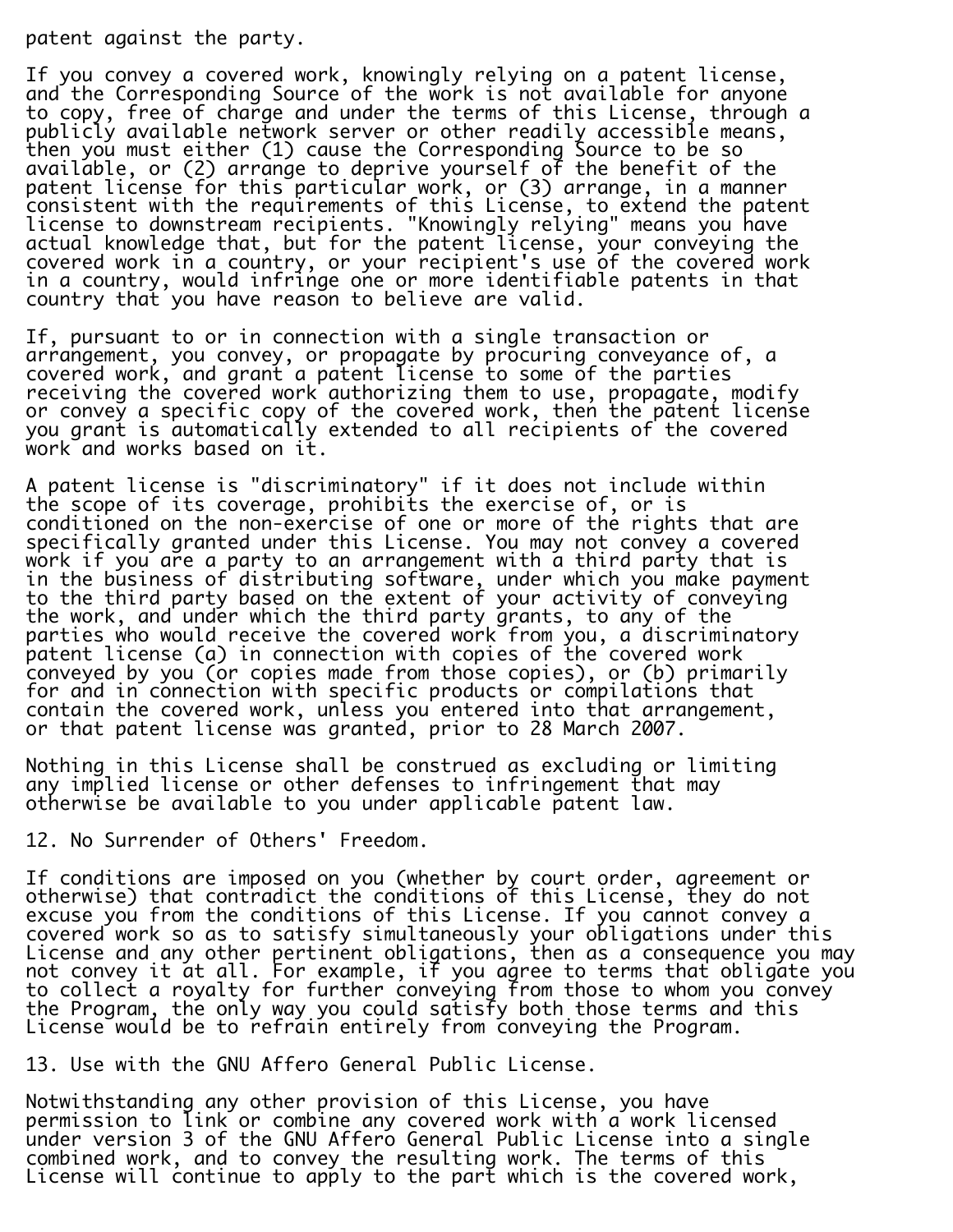but the special requirements of the GNU Affero General Public License, section 13, concerning interaction through a network will apply to the combination as such.

14. Revised Versions of this License.

The Free Software Foundation may publish revised and/or new versions of the GNU General Public License from time to time. Such new versions will be similar in spirit to the present version, but may differ in detail to address new problems or concerns.

Each version is given a distinguishing version number. If the Program specifies that a certain numbered version of the GNU General Public License "or any later version" applies to it, you have the option of following the terms and conditions either of that numbered version or of any later version published by the Free Software Foundation. If the Program does not specify a version number of the GNU General Public License, you may choose any version ever published by the Free Software Foundation.

If the Program specifies that a proxy can decide which future versions of the GNU General Public License can be used, that proxy's public statement of acceptance of a version permanently authorizes you to choose that version for the Program.

Later license versions may give you additional or different permissions. However, no additional obligations are imposed on any author or copyright holder as a result of your choosing to follow a later version.

15. Disclaimer of Warranty.

THERE IS NO WARRANTY FOR THE PROGRAM, TO THE EXTENT PERMITTED BY APPLICABLE LAW. EXCEPT WHEN OTHERWISE STATED IN WRITING THE COPYRIGHT HOLDERS AND/OR OTHER PARTIES PROVIDE THE PROGRAM "AS IS" WITHOUT WARRANTY OF ANY KIND, EITHER EXPRESSED OR IMPLIED, INCLUDING, BUT NOT LIMITED TO, THE IMPLIED WARRANTIES OF MERCHANTABILITY AND FITNESS FOR A PARTICULAR PURPOSE. THE ENTIRE RISK AS TO THE QUALITY AND PERFORMANCE OF THE PROGRAM IS WITH YOU. SHOULD THE PROGRAM PROVE DEFECTIVE, YOU ASSUME THE COST OF ALL NECESSARY SERVICING, REPAIR OR CORRECTION.

16. Limitation of Liability.

IN NO EVENT UNLESS REQUIRED BY APPLICABLE LAW OR AGREED TO IN WRITING WILL ANY COPYRIGHT HOLDER, OR ANY OTHER PARTY WHO MODIFIES AND/OR CONVEYS THE PROGRAM AS PERMITTED ABOVE, BE LIABLE TO YOU FOR DAMAGES, INCLUDING ANY GENERAL, SPECIAL, INCIDENTAL OR CONSEQUENTIAL DAMAGES ARISING OUT OF THE USE OR INABILITY TO USE THE PROGRAM (INCLUDING BUT NOT LIMITED TO LOSS OF DATA OR DATA BEING RENDERED INACCURATE OR LOSSES SUSTAINED BY YOU OR THIRD PARTIES OR A FAILURE OF THE PROGRAM TO OPERATE WITH ANY OTHER PROGRAMS), EVEN IF SUCH HOLDER OR OTHER PARTY HAS BEEN ADVISED OF THE POSSIBILITY OF SUCH DAMAGES.

17. Interpretation of Sections 15 and 16.

If the disclaimer of warranty and limitation of liability provided above cannot be given local legal effect according to their terms, reviewing courts shall apply local law that most closely approximates an absolute waiver of all civil liability in connection with the Program, unless a warranty or assumption of liability accompanies a copy of the Program in return for a fee.